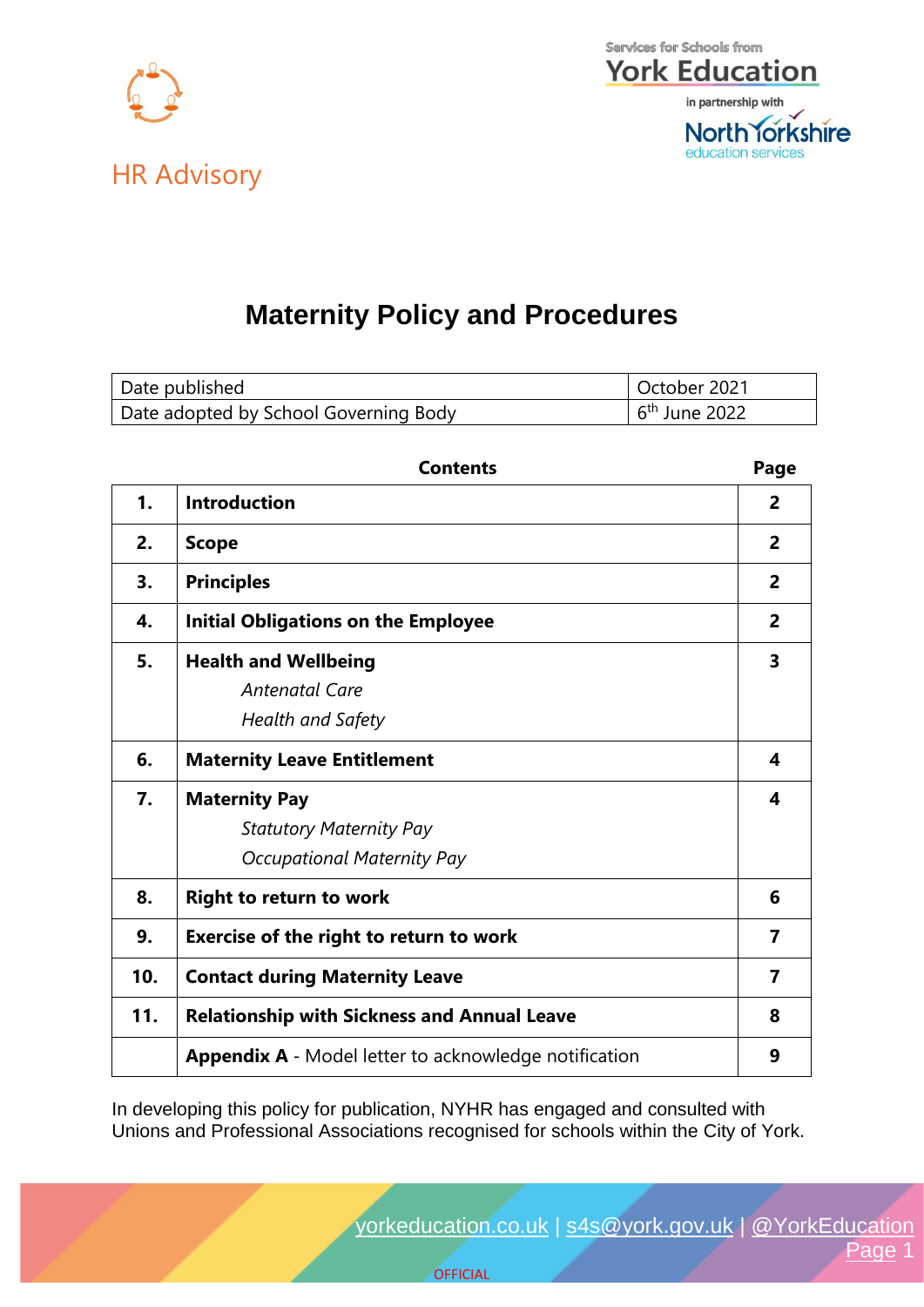

## **1.0 Introduction**

- 1.1 Government legislation sets down the minimum absence and pay entitlements for employees who are eligible for maternity leave and pay. In addition, the terms and conditions for teaching and support staff provide additional entitlements which are included within this policy and procedure.
- 1.2 This school is committed to promoting equality of opportunity for all employees and to avoid unlawful discrimination in employment. It is the school's intention that this policy will be fairly applied to ensure employees will not be discriminated against on the basis of their protected characteristics and, as such, will not impact disproportionately on any group or individual.

#### **2.0 Scope**

- 2.1 This policy applies to all expectant employees employed by the school regardless of the number of hours worked per week.
- 2.2 This maternity scheme also applies to employees in the unhappy event of their baby being stillborn after 24 weeks pregnancy.

#### **3.0 Principles**

- 3.1 This policy is based on the following principles:
	- Compliance with the relevant equalities legislation, Maternity and Parental Leave etc. Regulations 1999 and Maternity and Parental Leave (amendment) Regulations 2002;
	- Compliance with equality principles and legislation;
	- Fair and consistent application across the school.

#### **4.0 Initial Obligations on the Employee**

4.1 Pregnant employees must provide written notification to the Headteacher by the 15<sup>th</sup> week before the baby is due, of when their maternity leave/pay is to start. Employees can change their mind about the date they wish Statutory Maternity Pay (SMP) to start but must still give at least 28 days' notice before their absence begins.

**OFFICIAL** 

- 4.2 The written notification must include:
	- (i) that they are pregnant;
	- (ii) the expected week of childbirth (EWC);
	- (iii) the date of the beginning of their absence;

[yorkeducation.co.uk](http://www.yorkeducation.co.uk/) | [s4s@york.gov.uk](mailto:s4s@york.gov.uk) | [@YorkEducation](http://www.twitter.com/yorkeducation) Page 2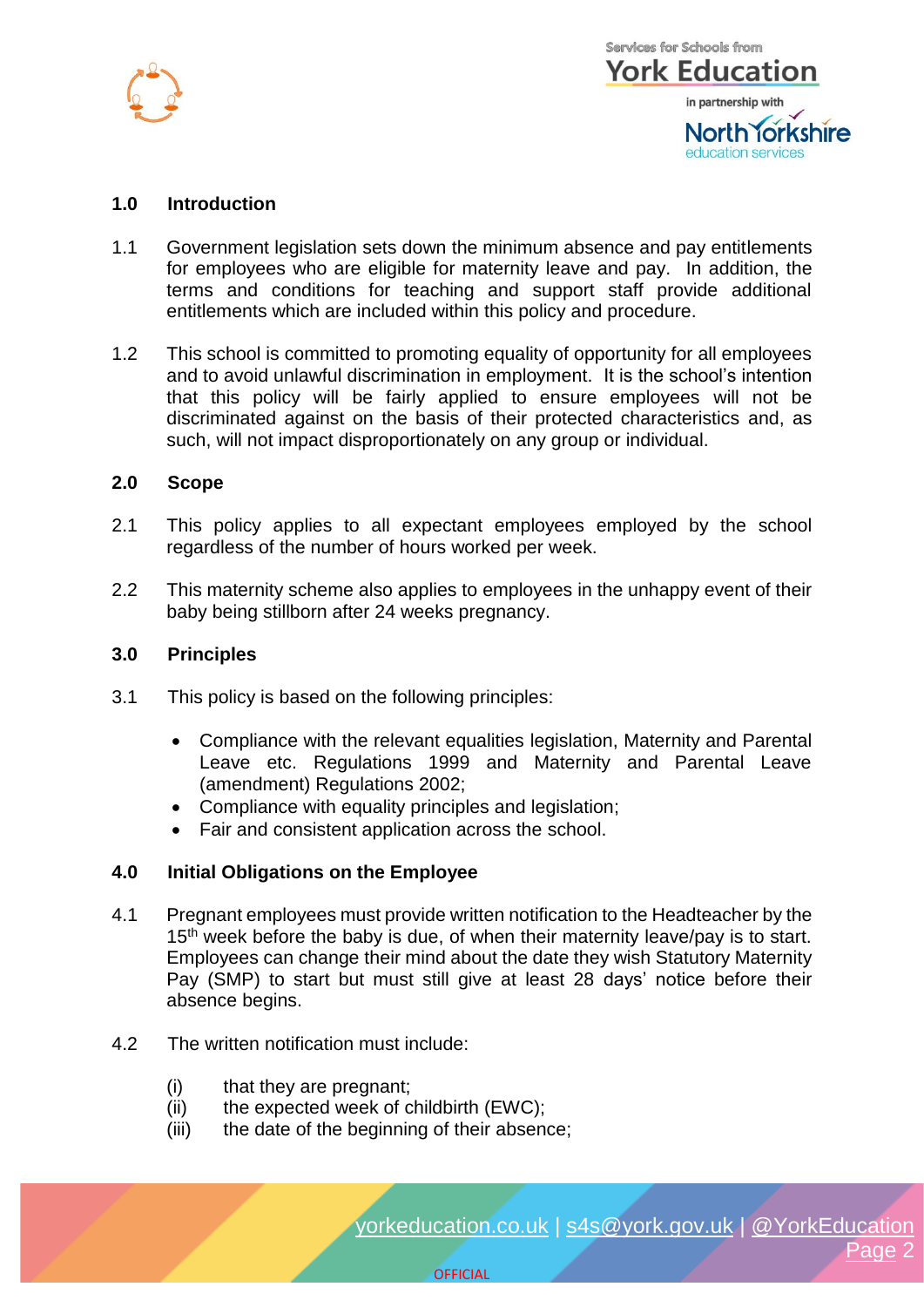



- iv) whether it is their intention to return to work following maternity leave.
- 4.3 This notification must be accompanied by a certificate from a registered medical practitioner or a registered midwife stating the expected week of childbirth (form MAT B1). The earliest this certificate may be issued is 20 weeks before the week in which the baby is due. The school should receive the original MAT B1 from the employee but it is acceptable for a copy to be provided to the school's payroll provider.
- 4.4 Within 28 days of receiving the employee's notice the Headteacher must inform the employee, in writing, of their expected date of return assuming they will take their full entitlement. A sample letter for this purpose can be found in appendix A.

#### **5. Health and Wellbeing**

#### *Antenatal Care*

5.1 Pregnant employees have the right to paid time off to attend for antenatal care. Requests for time off to attend for antenatal care must be made in writing and include evidence of the appointment. Headteachers may ask employees to rearrange antenatal appointments for a more convenient time, but only if this is reasonable. When considering what is convenient, both the needs of the employee and the operational requirements of the school will be taken into account.

#### *Health and Safety*

- 5.2 Full consideration will be given to any health and safety implications for pregnant or breast-feeding employees identified through workplace risk assessments. An individual risk assessment (for new and expectant mothers) must take place and assess the job and working environment of the employee, examining any risks that might affect the employee or their unborn child. The risk assessment must be documented and a copy given to the employee. If any risks are identified, reasonable adjustments must be made which must be discussed and documented.
- 5.3 If the risks identified cannot be managed by making reasonable adjustments, and no suitable alternative work is available, the employer must suspend the employee on full pay as long as necessary to protect the health, safety and wellbeing of the employee and baby. In such cases, the school may take advice from its Occupational Health and/or Health and Safety advisors.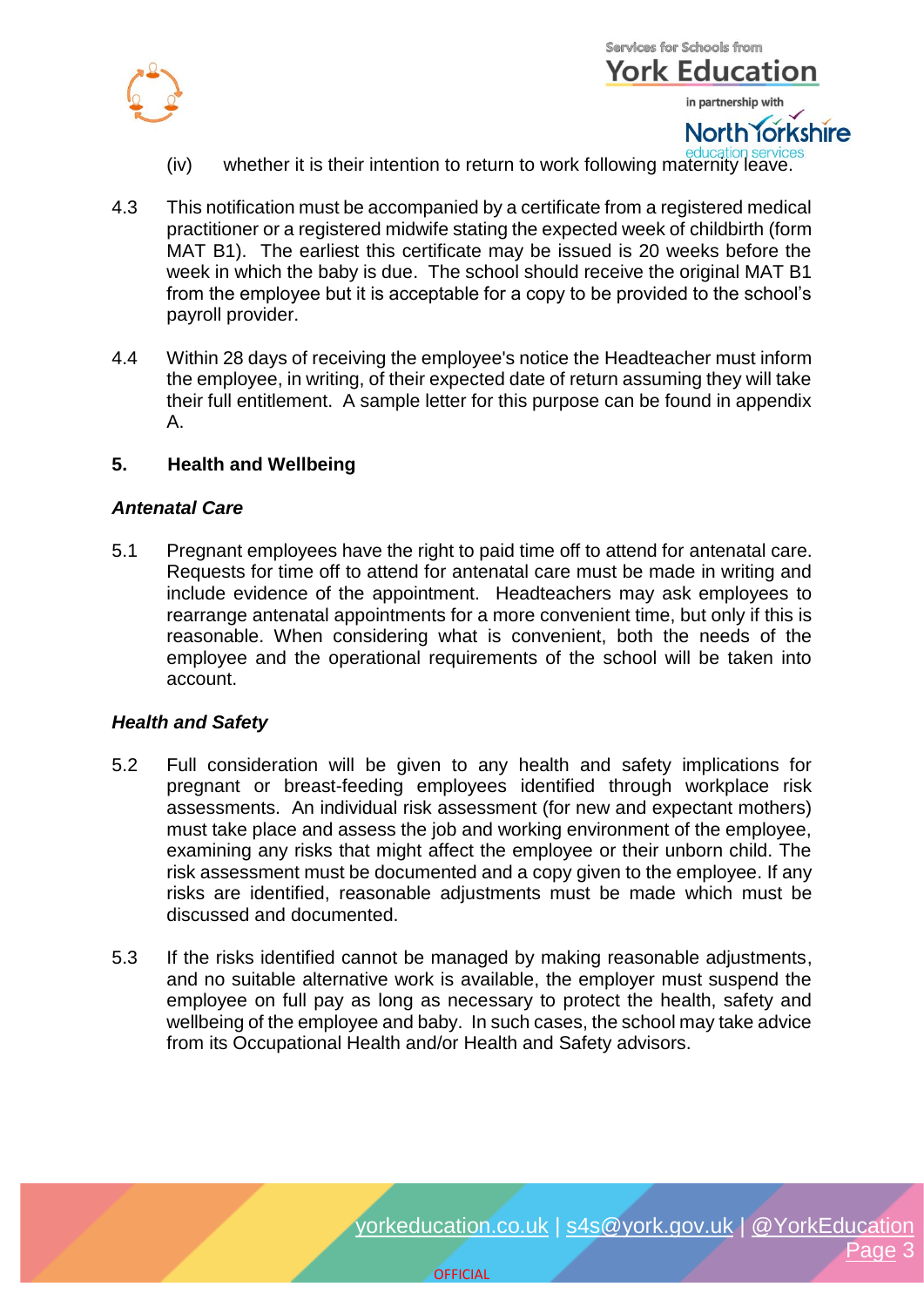



## **6.0 Maternity Leave Entitlement**

- 6.1 All pregnant employees are entitled to take up to one year's (52 weeks) maternity leave, regardless of length of service.
- 6.2 Maternity leave will commence no earlier than 11 weeks before the expected week of childbirth or the day after childbirth if that is earlier.
- 6.3 For support staff, where an employee has more than one continuous service date i.e. they are a multiple post holder who started the posts on different dates, the continuous service date for maternity leave calculation purposes will be the earliest of the continuous service dates.
- 6.4 For teaching staff, entitlement to occupational maternity entitlements will be based on their continuous teaching service in line with the Burgundy Book.
- 6.5 An employee's maternity leave will start automatically if they are absent from work for a pregnancy related illness during the four weeks before the start of their EWC, regardless of when they have said they actually want their maternity leave to start.
- 6.6 Employees are obliged to take a minimum of 2 weeks' maternity leave as it is unlawful to allow an employee to return to work within two weeks of childbirth. This is called compulsory maternity leave and applies whether the baby was born living or is stillborn after 24 weeks of pregnancy. Headteachers must refuse any request to return to work within two weeks of childbirth.

## **7.0 Maternity Pay**

## *Statutory Maternity Pay*

- 7.1 Employees who have less than 1 year's continuous local government service at the beginning of the 11th week before the EWC will be paid Statutory Maternity Pay (SMP) for 39 weeks, at the applicable rates, subject to meeting SMP qualification criteria.
- 7.2 To qualify for SMP, the employee must:
	- Have 26 weeks' continuous service with the employer assessed at the 15th week before the week the baby is due.
	- Have average weekly earnings in the eight weeks up to and including the qualifying week at or above the lower earnings limit for the payment of National Insurance contributions.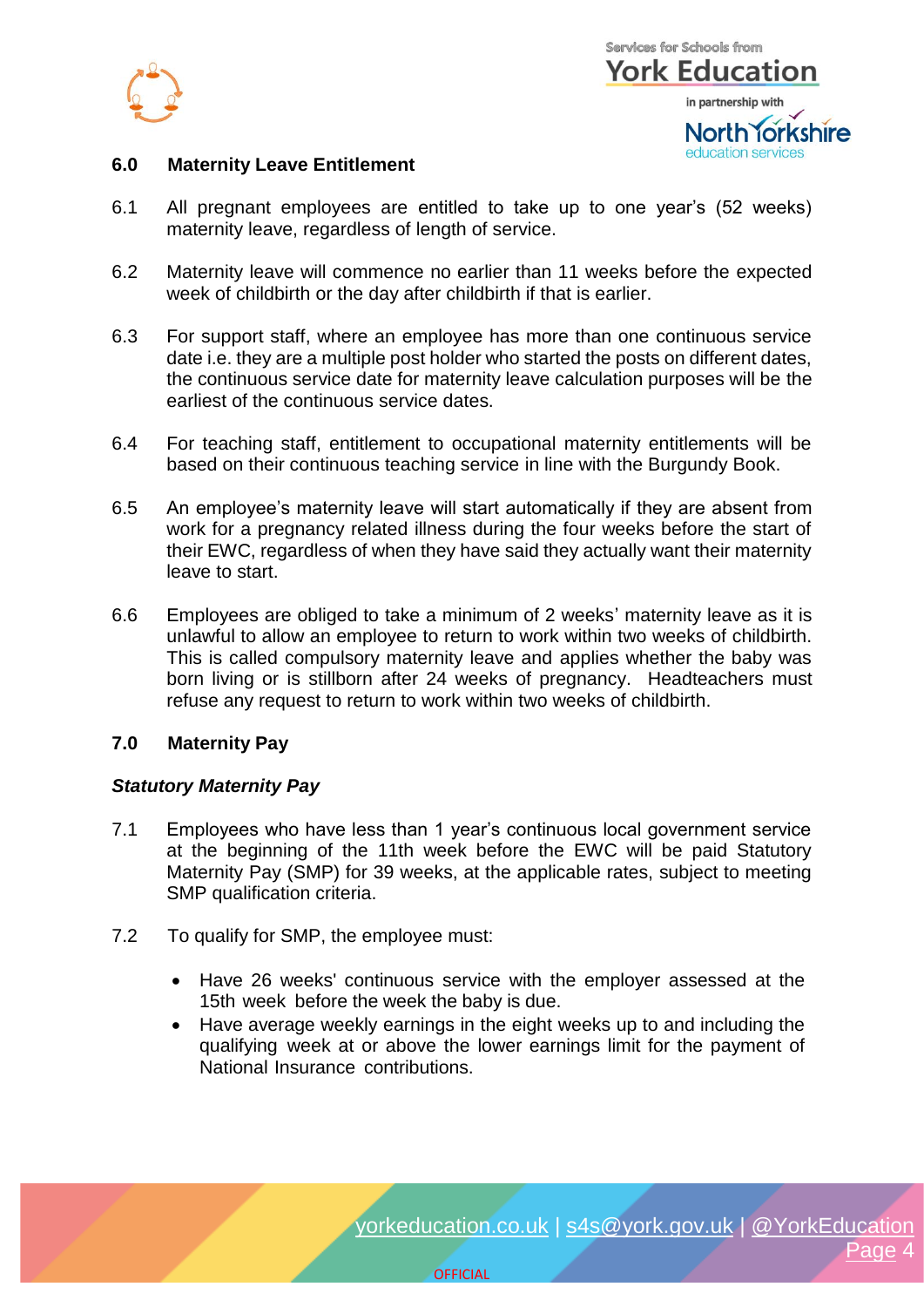

in partnership with

North Torkshire

7.3 SMP is payable for 39 weeks, the first six weeks of which will be paid at 90% of average weekly earnings and the remainder at the lower statutory level (or 90% of the average weekly earnings if this is less than the lower level).

## *Occupational Maternity Pay*

- 7.4 Employees who have completed 1 year's continuous local government service at the 11<sup>th</sup> week before the EWC will be paid Statutory Maternity Pay (SMP) for 39 weeks, at the applicable rates subject to meeting SMP qualification criteria, and are also entitled to receive the following Occupational Maternity Pay:
	- (i) **Support staff** 6 weeks at 90% of a week's pay offset against payments made by way of SMP or Maternity Allowance (MA) for employees not eligible for SMP. **Teaching staff** – 4 weeks at 100% and 2 weeks at 90% of a week's pay offset against payments made by way of SMP or Maternity Allowance (MA) for employees not eligible for SMP.
	- (ii) **All staff** 12 weeks at half pay in addition to SMP where the employee has confirmed their intention to return to work for the required period following maternity leave. The combined payment of SMP and OMP (Occupational Maternity Pay) will not exceed normal basic pay. As an alternative, the same sum (normally equivalent to 6 weeks full pay) may be spread over the following 20 weeks. For example,  $3/10<sup>th</sup>$ 's pay for the following 20 weeks of the ordinary maternity leave period. The final option is for the employee to request that their OMP is held over until after they have returned to work and fulfilled the obligations associated with OMP.
- 7.5 For employees not intending to return to work, payments during the 33 weeks subsequent to (i) above will be the employee's basic entitlement to SMP only. This will be either the current lower rate of SMP or 90% of average earnings based on the qualifying weeks, whichever is the lower amount.
- 7.6 Following 39 weeks SMP all absence on maternity leave, will be unpaid.
- 7.7 Payments made by the school during maternity leave under (ii) above, will be made on the understanding that the employee will return to local Government employment for a period of at least three months and, in the event of them not doing so, they will refund all the monies paid. (Please note that if an employee leaves part way through their obligation period the full amount is still repayable and is not pro rata down). If an employee returns to work on reduced hours, they must remain in local Government employment proportionally longer than the three months described above i.e. a full time employee returning to work half time will be required to return to work for six months etc. Payments made to the employee by way of SMP are not refundable. If an employee does not receive OMP payments under (ii) above, as there was no written undertaking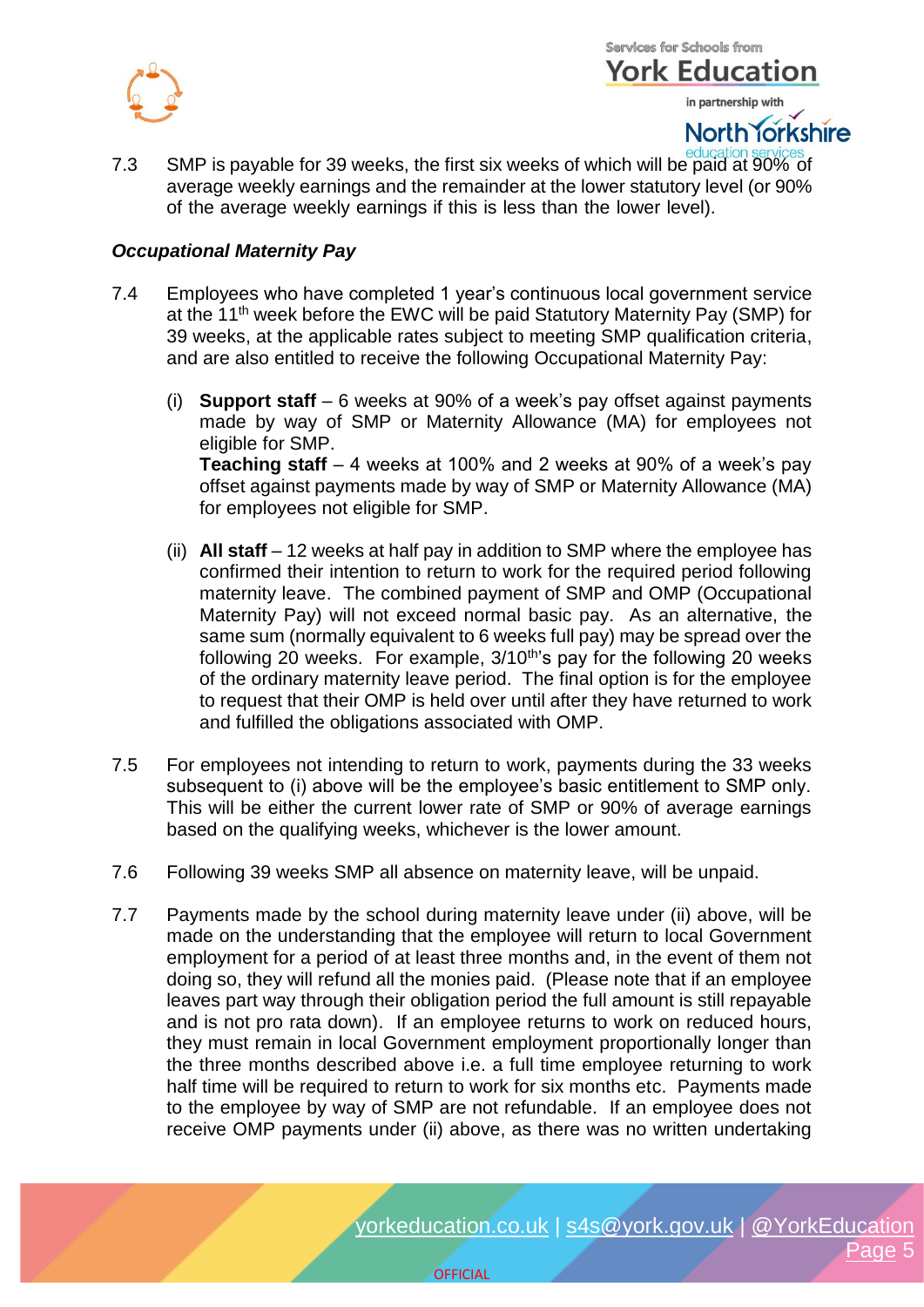

**Services for Schools from York Education** in partnership with

North Torkshire

that they were going to return to work, and they subsequently return to work for three months (pro rata as above), the payment will be made in a lump sum after this time.

- 7.8 Employees who do not qualify for SMP may qualify for Maternity Allowance (MA). They will be sent an SMP1 form by the school's payroll provider which explains why they do not qualify for SMP.
- 7.9 Maternity pay is subject to deductions for income tax, National Insurance and pension. Employees will continue to pay pension contributions at a reduced rate whilst they are receiving maternity pay. There will however be a break in their pensionable service for periods of unpaid maternity leave.
- 7.10 Under the terms of the Local Government Pension Scheme, members may elect to buy back this period and should make this request within 30 days of returning to work. This request should be submitted in writing to the employee's line manager or the school's payroll provider.
- 7.11 Under the terms of the Teachers' Pension Scheme, members are not able to buy back periods of unpaid maternity leave.

## **8.0 Right to return to work**

- 8.1 Subject to the provisions below, employees have the right to return to the job in which they were employed under their original contract of employment and on terms and conditions not less favourable than those which would have been applicable to them if they had not been absent. "Job", for this purpose, means the nature of the work which they were employed to do and the capacity and place in which they were so employed.
- 8.2 Where it is not practicable by reason of redundancy for the school to permit the employee to return to work in their job as defined above, the employee is entitled to be offered a suitable alternative vacancy where one exists, provided that the work to be done in that post is suitable for them and appropriate to the circumstances, and that the capacity and place in which they are to be employed and their terms and conditions of employment are not substantially less favourable to them than if they had been able to return to the job in which they were originally employed.
- 8.3 Suitable alternative employment may also be offered in exceptional circumstances other than redundancy e.g. a general re-organisation, which would have occurred if the employee had not been absent, necessitating a change in the job in which they were employed prior to their absence. The work to be done, and terms and conditions of employment, should not be less favourable to the employee than if they had been able to return to the job in which they were originally employed.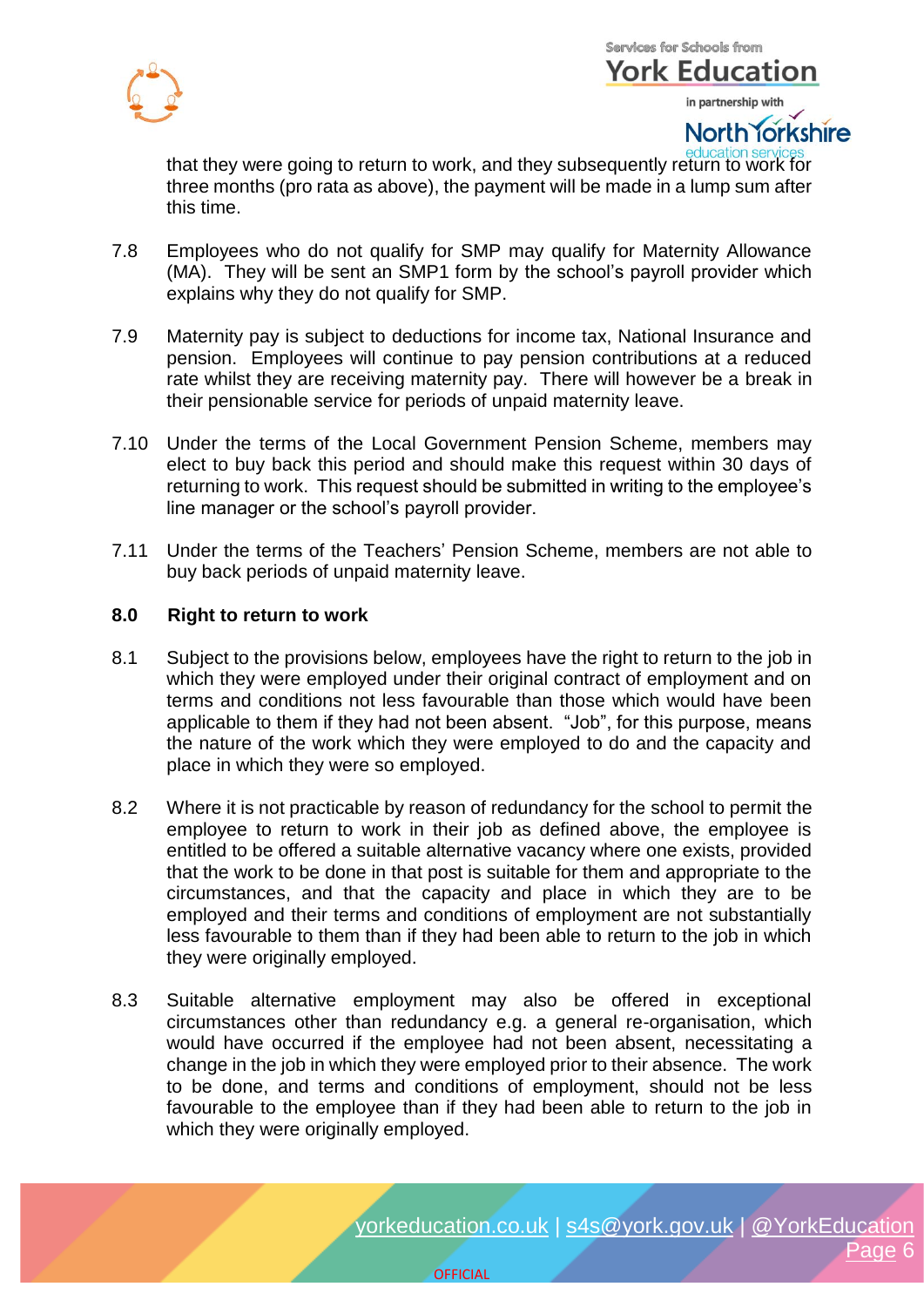



## **9. Exercise of the right to return to work**

- 9.1 Employees wishing to return earlier than 52 weeks must provide at least eight weeks' notice (56 days) of the date of their early return. If an employee wishes to change that date to an earlier date, they must give at least eight weeks' notice of the earlier date. However, if an employee wishes to change the date of their early return from maternity leave to a **later date**, they must give at least eight weeks' notice ending with the **original date** of their early return. In a case where an employee fails to provide the required eight weeks' notice, their return to work may be postponed by up to eight weeks (but not beyond the end of their maternity leave period).
- 9.2 Where an employee is unable to return on the expected day due to sickness, the absence will be covered by the school's sickness scheme in the normal way.
- 9.3 For an employee where, because of an interruption of work (whether due to industrial action or some other reason), it is unreasonable to expect a return on the due date, they may instead return when work resumes, or as soon as reasonably practicable thereafter.
- 9.4 Employees wishing to change their working pattern or hours, either temporarily or permanently, on their return to work should discuss this with the Headteacher as soon as practicable. All employees, with qualifying service, have a statutory right to request flexible working. Further information is available in the school's Flexible Working Procedure.

## **10. Contact during Maternity Leave**

- 10.1 Headteachers and employees are entitled to make reasonable contact with each other while the employee is on maternity leave. For example, a Headteacher may contact the employee to discuss whether or not their planned date of return to work has changed or is likely to do so, or to discuss any flexible working arrangements that would make their return to work easier.
- 10.2 Headteachers/line managers must keep in regular contact with employees when they are on maternity leave. The nature and regularity of such contact should be agreed between the parties before the commencement of maternity leave and should not be excessive or intrusive.
- 10.3 Headteachers must also inform employees who are on maternity leave of any proposed significant changes to the staffing structure of the school or how the work is arranged/carried out.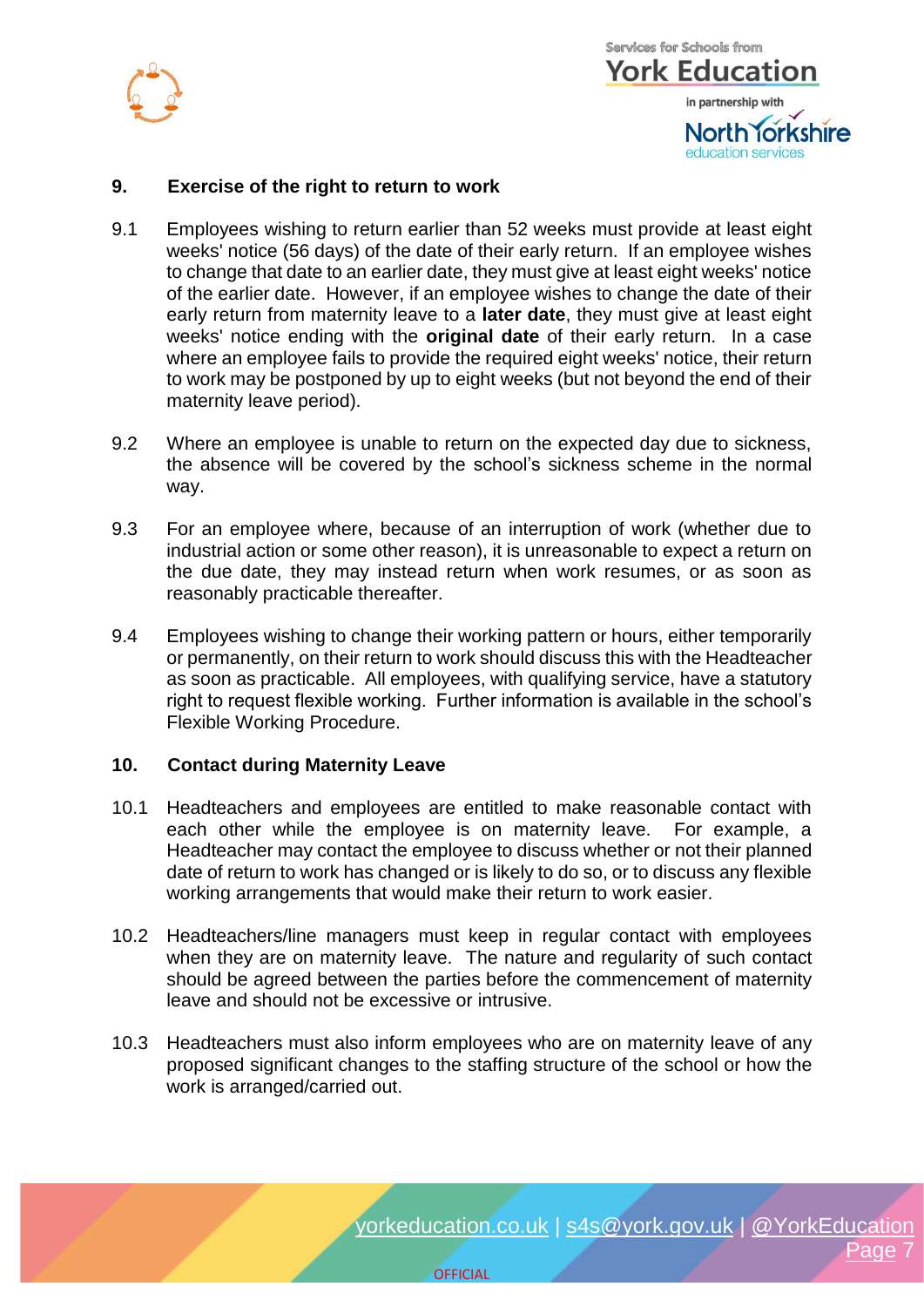

## **Services for Schools from York Education** in partnership with

# North Torkshire

10.4 Employees may work during their maternity leave for up to ten days (known as 'keeping-in-touch' days) without bringing their maternity leave to an end. During such work the employee will receive their contractual hourly rate minus any maternity pay they may be in receipt of. Both the Headteacher and the employee must agree if a KIT day is to be worked. The employee cannot be required to work any KIT days if they do not wish.

## **11. Relationship with Sickness and Annual Leave**

- 11.1 Maternity leave will not be treated as sick leave and will not therefore be taken into account for the calculation of the period of entitlement to sickness leave.
- 11.2 Paid maternity leave and authorised unpaid maternity leave shall be regarded as continuous service for the purposes of the sickness scheme and annual leave.
- 11.3 Normal restrictions apply to the carrying over of annual leave from one leave year to the next. Leave may only be carried over where it has not been possible for it to be taken for an unforeseeable reason. Employees are not able to carry over annual leave from one year to the next simply because being on maternity leave prevented them from taking it. Employees and line managers should discuss annual leave arrangements at an early stage to determine the arrangement that will apply.
- 11.4 In addition to continuing to accrue annual leave throughout the entirety of their maternity leave, support staff are also entitled to take compensatory time off for any public holiday that falls during their period of maternity leave, either before or after their maternity leave. These may only be carried forward from one leave year to the next where it has not been possible for them to be taken for an unforeseeable reason. Employees and line managers should discuss and plan for compensatory time off for public holidays at an early stage.
- 11.5 Teaching staff have a statutory entitlement to 5.6 weeks paid leave per annum which should be taken either before or after the maternity leave period during school closure periods. Where the return from maternity leave is so close to the end of the leave year that there is not enough time to take all outstanding annual leave, the teacher will be allowed to carry over any balance to be taken during school closure periods within the following leave year.